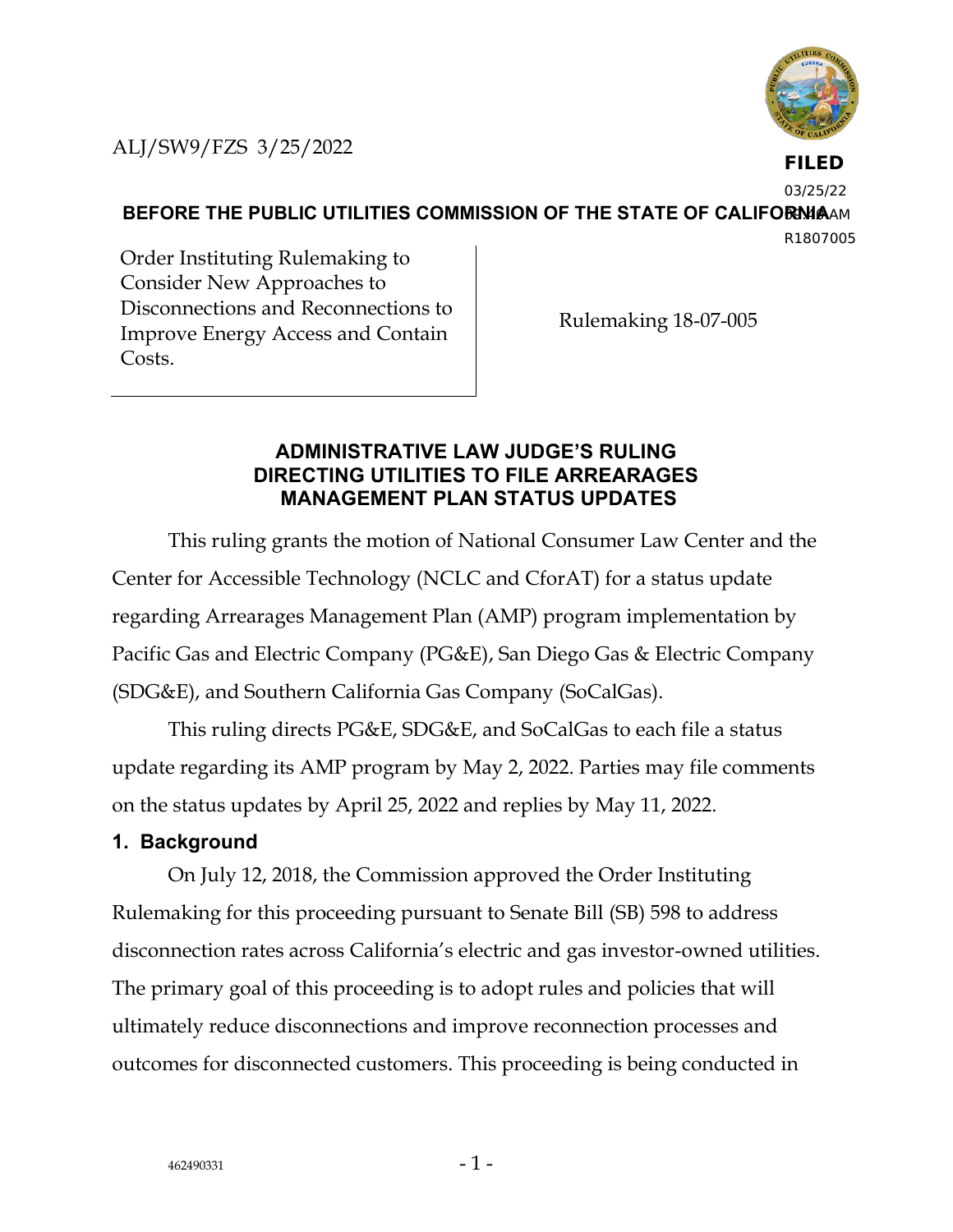multiple phases. Phase 1 of this proceeding established near-term and immediate improvements.

In Decision (D.) 20-06-003, the Commission ordered Southern California Edison Company (SCE), PG&E, SDG&E, and SoCalGas to establish AMP programs.

On January 28, 2022, SCE submitted Tier 1 Advice Letter 4704-E to provide an update to its Rule 9, Rendering and Payment of Bills, specifically the AMP tariff provision, to allow for exceptions to the current AMP rules when extenuating circumstances occur that are the result of SCE operations. SCE's Advice Letter 4704-E included examples of extenuating circumstances where SCE proposed to grant exceptions to AMP rules and provide participants the opportunity to re-enroll or receive AMP forgiveness. SCE submitted Supplemental Advice Letter 470-E-A and 4704-E-B on February 9, 2022 and February 25, 2022 respectively to modify this request.

On February 16, 2022, NCLC and CforAT filed a motion requesting that the Commission seek an update from PG&E, SDG&E, and SoCalGas regarding unanticipated barriers to customers remaining in an AMP program. NCLC and CforAT expressed appreciation for SCE's advice letter and requested that the Commission seek information from the other utilities about whether they have seen similar barriers to customers remaining in an AMP program due to anticipated circumstances outside of the control of a customer. NCLC and CforAT also requested that the Commission provide an opportunity for all stakeholders to review the challenges identified by the utilities.

In Phase 2 of this proceeding, we expect to provide additional opportunities to review barriers to customers remaining in AMP programs.

 $-2-$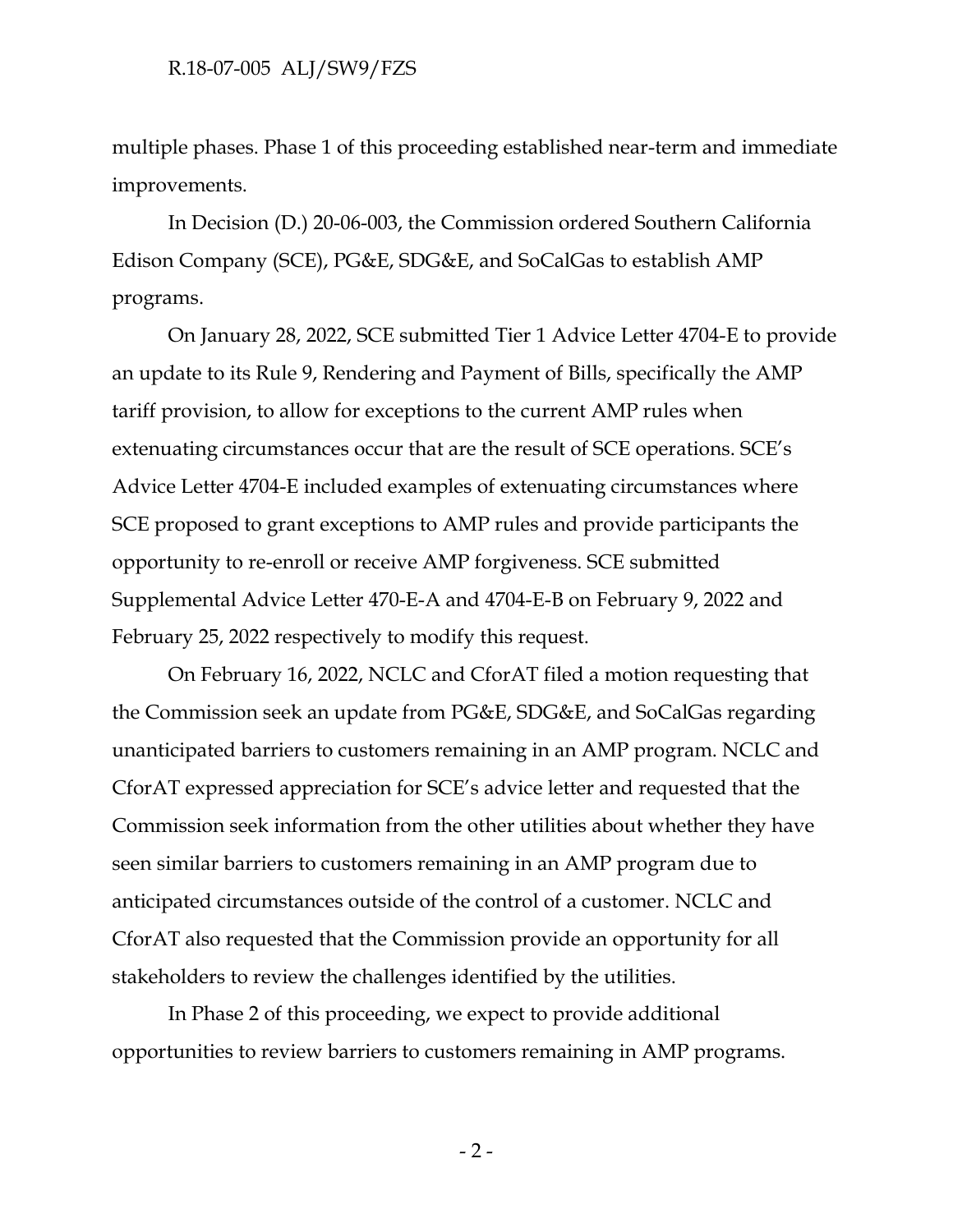## **2. Questions for AMP Status Updates**

This ruling directs PG&E, SDG&E, and SoCalGas to each file an AMP status update with responses to the questions below. Responses should address each question presented in the order below.

- 1. Have each of the following examples of unanticipated barriers to customers remaining in an AMP program raised by SCE in Advice Letter 4704-E arisen in your AMP program?
	- a. Delayed billing;
	- b. Incorrectly applied CARE, FERA, or Medical Baseline bill discounts; or
	- c. Post-AMP enrollment in net energy metering.
- 2. Have other types of unanticipated barriers to customers remaining in an AMP program due to your utility's program operations arisen? If so, please provide examples.
- 3. SCE proposed to modify several tariffs (SCE's Schedule D-CARE, Schedule D-FERA, Schedule TOU-D, Schedule TOU-D-T, and Rule 9 AMP provision) through its Supplemental Advice Letter 4704-E-B as follows: "When extenuating circumstances occur that are the result of SCE operations, exceptions to these AMP rules are permitted as follows: (1) a Customer removed from AMP may re-enroll in AMP prior to the 12-month waiting period; (2) an AMP Customer who receives and pays on a bill consisting of multiple months' charges will receive 1/12 arrearage forgiveness for each month's charges that are ultimately paid on time; (3) for an AMP Customer who receives a delayed bill and does not entirely pay the bill consisting of multiple months' charges, the unpaid amounts associated with prior months' charges will be due and eligible for a payment arrangement when the Customer exits AMP; (4) any AMP forgiveness that was or will be applied between an AMP Customer's enrollment in an NEM tariff and the Customer's removal from AMP will